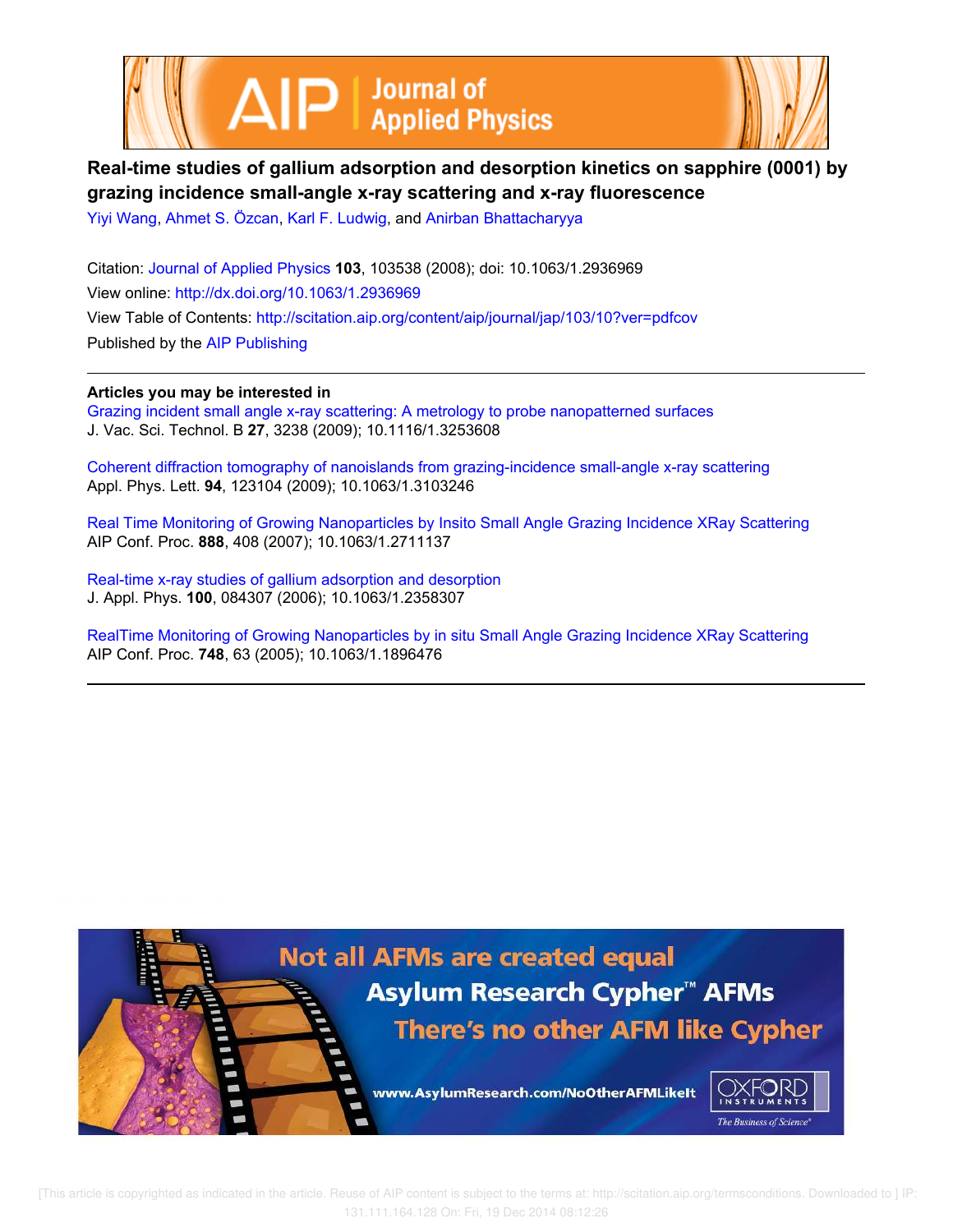# **Real-time studies of gallium adsorption and desorption kinetics on sapphire** (0001) by grazing incidence small-angle x-ray scattering and x-ray **fluorescence**

Yiyi Wang,<sup>1,a)</sup> Ahmet S. Özcan,<sup>1,b)</sup> Karl F. Ludwig,<sup>1</sup> and Anirban Bhattacharyya<sup>2</sup><br><sup>1</sup>Physics Department, Boston University, Boston, Massachusetts 02215, USA <sup>2</sup>*Department of Electrical and Computer Engineering, Boston University, Boston, Massachusetts 02215, USA*

Received 3 October 2007; accepted 28 March 2008; published online 30 May 2008-

Gallium adsorption and desorption on *c*-plane sapphire has been studied by real-time grazing incidence small-angle x-ray scattering and x-ray fluorescence as a function of substrate temperature  $(680-740 \degree C)$  and Ga flux. The x-ray techniques monitor the surface morphology evolution and amount of Ga on the surface. During deposition, nanodroplets of liquid Ga are observed to form on the surface and coarsen. The growth of droplet size during continuous deposition follows dynamical scaling, in agreement with expectations from theory and simulations which include deposition-induced droplet coalescence. However, observation of continued droplet distance scale coarsening during desorption points to the necessity of including further physical processes in the modeling. The desorption rate at different substrate temperatures gives the activation energy of Ga desorption as 2.7 eV, comparable to measured activation energies for desorption from Ga droplets on other substrates and to the Ga heat of vaporization. © *2008 American Institute of Physics*. [DOI: 10.1063/1.2936969]

### **I. INTRODUCTION**

Wide-bandgap III-V nitrides, such as GaN and its alloys, have important applications in optoelectronics and highpower devices. One of the commonly employed methods for growing GaN thin films is molecular beam epitaxy (MBE). The MBE technique utilizes effusion cells as metal sources and a reactive gas or a plasma source as the nitrogen source. Because of the lack of lattice matched substrates, GaN thin films are most commonly grown on sapphire, which has a good crystalline quality and relatively low cost.

One of the most important growth parameters that controls the properties of GaN films is the metal/nitrogen atomic flux ratio.<sup>1–3</sup> GaN deposition is typically performed under metal-rich conditions, which produces better quality and smoother films. Previous studies $1-4$  have shown that during Ga-rich growth, under certain conditions, a liquid Ga adlayer forms on the surface. This Ga adlayer acts as an autosurfactant and enhances the migration of N atoms on the surface. Also, films grown in both Ga-polar and N-polar orientations are known to be stably terminated by Ga atoms. However, very high Ga/N atomic flux ratios and/or low substrate temperatures during growth typically cause macroscopic Ga droplet formation on the surface due to excess Ga. All these results suggest that the Ga adatoms play a very important role in the epitaxial growth of GaN films.

Because of the technological motivations for growing good quality GaN films, studies of Ga adsorption and desorption have been carried out on different surfaces using reflection high-energy electron diffraction (RHEED) and

mass spectroscopy.<sup>5–10</sup> Although these techniques provide important information on the rates of Ga adsorption and desorption, they do not monitor the evolution of the surface morphology. Our recent study<sup>11</sup> of Ga adsorption and desorption presents information on surface morphology evolution during formation of Ga nanodroplets on sapphire and GaN surfaces by real-time surface-sensitive grazing incidence small-angle x-ray scattering (GISAXS). GISAXS is sensitive to the nanometer-size morphological changes on the surface, such as roughening and island formations.<sup>12</sup> Typically, GISAXS measurements can monitor lateral length scales between 1 and 250 nm at the surface. In this paper, a more complete series of Ga on sapphire samples were studied as a function of Ga deposition rate and substrate temperature by real-time GISAXS to monitor the surface morphology evolution. In addition, the Ga *K*-edge x-ray fluorescence, which



FIG. 1. Schematic of the x-ray grazing incidence diffraction geometry. Wavevectors  $\mathbf{k}_i$  and  $\mathbf{k}_f$  are the incident and scattered wave vectors, respectively. The linear position-sensitive detector is oriented parallel to the sample surface.

### 103, 103538-1 <sup>©</sup> 2008 American Institute of Physics

a)Author to whom correspondence should be addressed. Electronic mail: yiyiwang@buphy.bu.edu.

b) Currently at IBM Microelectronics, East Fishkill, NY.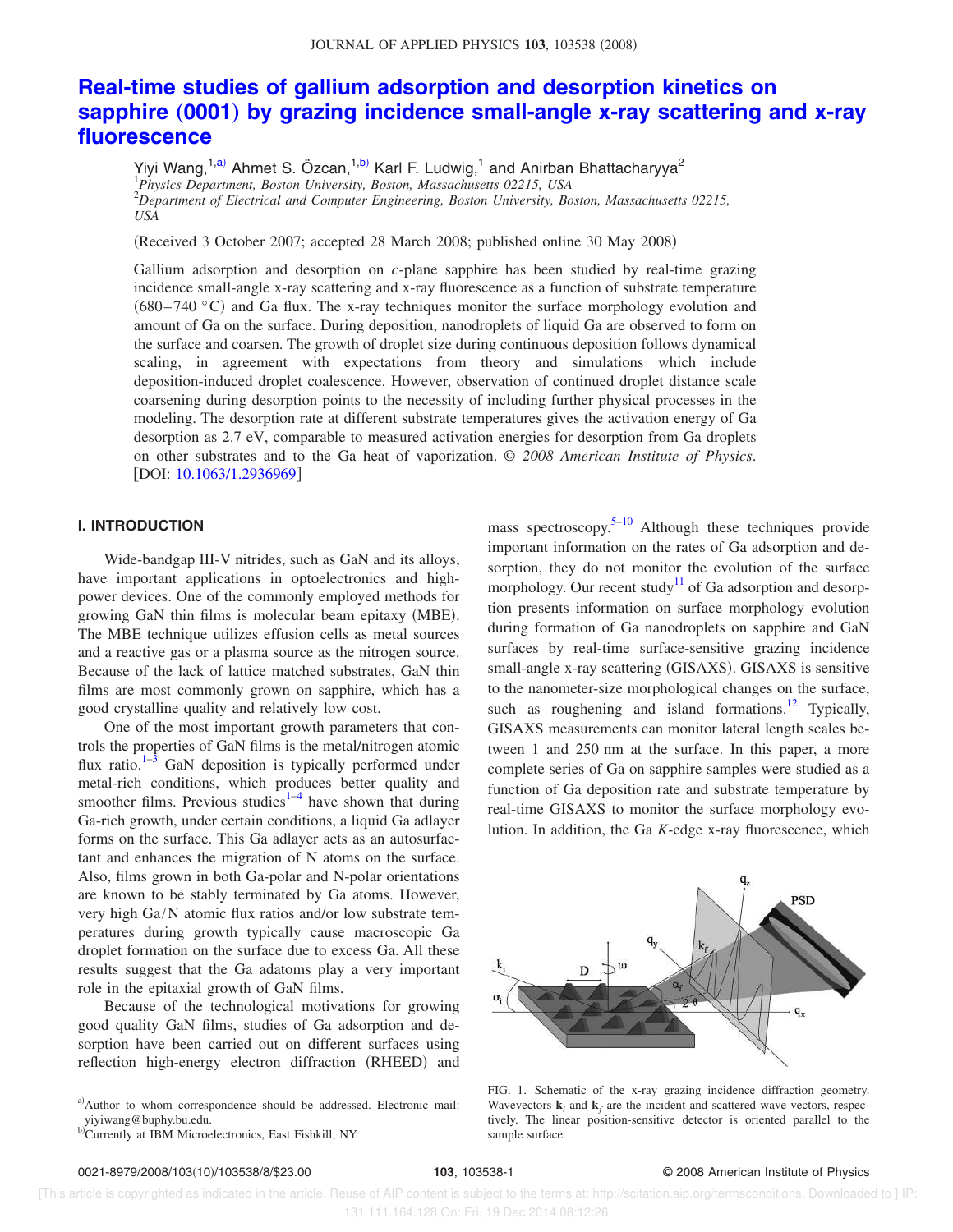

is proportional to the number of Ga atoms on the surface, was measured to monitor the rates of Ga adsorption and desorption.

#### **II. EXPERIMENTS**

The Ga adsorption and desorption experiments were performed in a custom-made ultrahigh vacuum (UHV) x-ray diffraction chamber with a base pressure of 10−9 Torr installed at beamline X21 of National Synchrotron Light Source (NSLS) at Brookhaven National Laboratory (BNL). The *c*-plane sapphire substrates were small cuts from "epitaxial" quality commercial wafers. A dual filament Applied Epi SUMO effusion cell was employed for Ga deposition. During Ga adsorption/desorption studies the sample temperature was monitored by a pyrometer and a thermocouple at the back of the sample heater. Prior to the Ga adsorption experiments, the samples were degassed by annealing in UHV at 800 °C for at least 30 min. RHEED analysis was performed to confirm the orientation and the smoothness of the starting surface.

An incident photon energy was chosen at 10.40 keV (above the Ga  $K\alpha$  edge) with a flux of  $2 \times 10^{12}$  photons per second using a nondispersive Si (111) double-crystal monochromator with a beam size of  $0.5 \times 0.5$  mm<sup>2</sup> at a storage ring current of 300 mA. For the real-time x-ray fluorescence experiment of Ga adsorption and desorption, the incidence angle was kept at 2°, while the exit angle was kept at 8°, away from the elastic scattering condition, to avoid the elastic scattering signals. The fluorescence signal of  $Ga K\alpha$  was collected by a one-dimensional (1D) position sensitive detector (PSD) with 1 s time resolution mounted parallel to the sample surface.

The GISAXS geometry used in our experiments is shown in Fig. 1. The incidence angle was kept constant at 1°, while the exit angle was near the critical angle  $(0.2^{\circ})$  to the sample surface to enhance surface sensitivity. This geometry



gives  $q_z$ =0.9 nm<sup>-1</sup> (momentum transfer perpendicular to the surface). The asymmetric scattering geometry is chosen to avoid going directly through the specular rod itself—instead the GISAXS passes through the tail of the specular rod and  $q_{\parallel}$  the momentum transfer parallel to the surface, can be small  $(0.005 \text{ nm}^{-1})$ , but is never zero. We will refer to the GISAXS peak near  $q_{\parallel}=0$  as the "near-specular" peak. For small surface roughness  $\sigma$  such that  $q_{\tau}\sigma \ll 1$ , the GISAXS intensity is proportional to the surface structure factor, i.e., the square of the Fourier Transform of the height-height correlation function.<sup>12</sup>

#### **III. RESULTS**

# **A. GISAXS studies of surface morphology development during adsorption and desorption**

#### **1. General features**

Figure  $2(a)$  shows typical GISAXS time evolution during Ga adsorption and desorption. The sapphire substrate temperature was a constant 720 °C throughout the process. The Ga cell temperature was 1050 °C and the total exposure of Ga was 30 s for the data shown in Fig. 2. Initially, the scattering profile shows only the intensity of the nearspecular reflection (at  $q_{\parallel} \approx 0$ ) from the sapphire substrate surface. As soon as the Ga shutter is opened, the diffuse scattering intensity increases immediately. Two kinds of peaks appear symmetrically on each side of the central peak after a few seconds. The positions of the high intensity peaks at low- $|q_{\parallel}|$  value, which we call the correlation peaks, are related to the distance between laterally correlated Ga droplets. The positions of lower intensity peaks at higher- $|q_{\parallel}|$  value, which we call the form factor peaks, are related to the size of Ga droplets. That is, they are the peaks associated with the internal structure and shape of the droplets. This observation suggests that the droplets are relatively uniform in lateral size. Figure  $2(b)$  zooms in the initial 30 s Ga deposition, in which we can clearly see that both the correlation and form



FIG. 3. (a) Selected slices from Fig.  $2(b)$  of the real-time GISAXS evolution during Ga adsorption. (b) Zoomed-in region of correlation peaks at low  $q_{\parallel}$ .

 <sup>[</sup>This article is copyrighted as indicated in the article. Reuse of AIP content is subject to the terms at: http://scitation.aip.org/termsconditions. Downloaded to ] IP: 131.111.164.128 On: Fri, 19 Dec 2014 08:12:26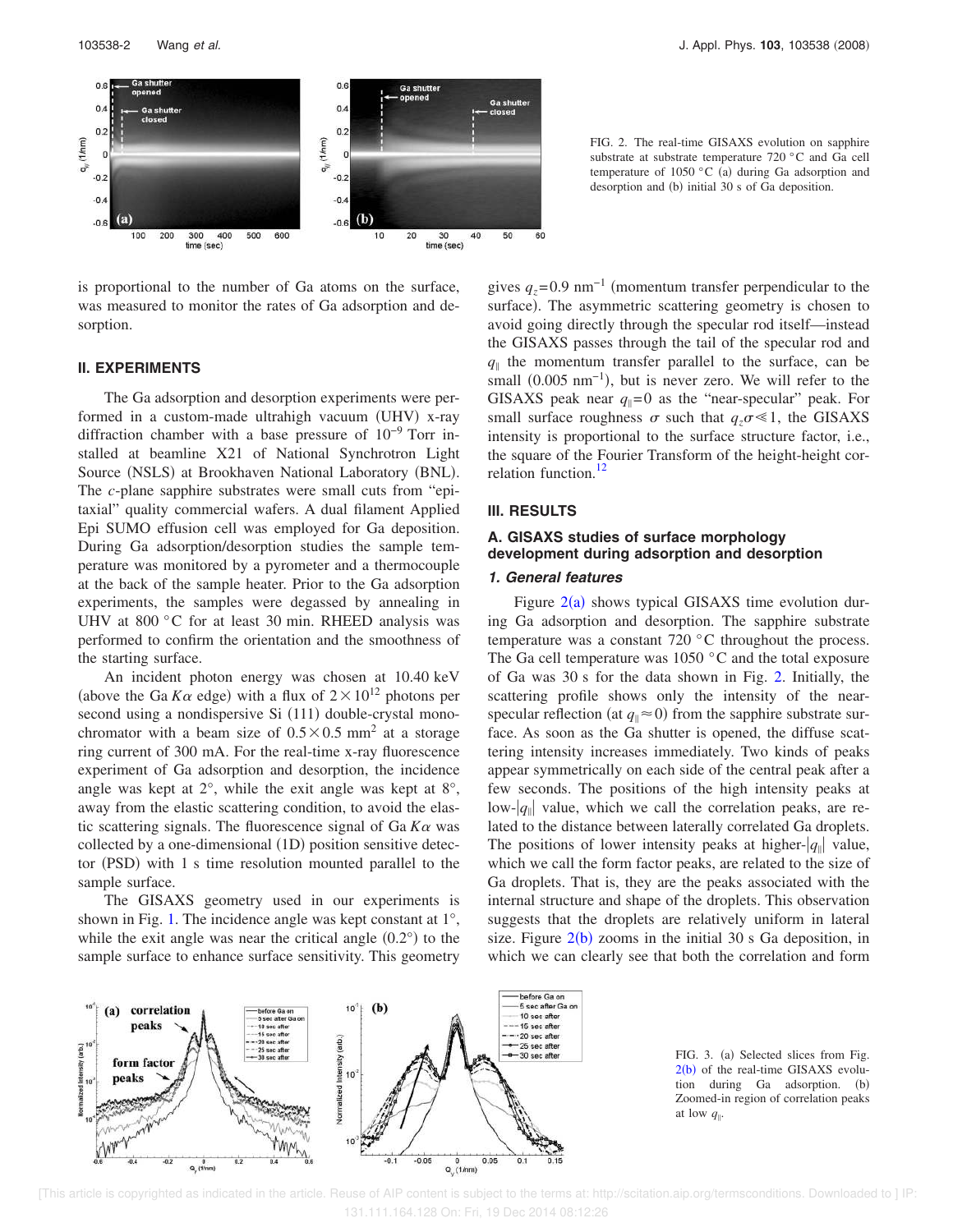

factor peaks grew and shifted towards smaller  $|q_{\parallel}|$  value during Ga deposition. The increase in form factor peak intensity and shift of the peak position to lower wavenumber with time suggests the improvement of droplet uniformity and growth in droplet size. Similarly, the behavior of the correlation peaks suggests the improvement of correlation in the lateral direction and an increase in the lateral correlation length.

These observations can be seen more clearly in Fig. 3, which shows snapshots from Fig.  $2(b)$  of the GISAXS time evolution during Ga adsorption. Figures  $4(a)$  and  $4(b)$  show that both kinds of peaks continued to evolve with further coarsening after the Ga shutter was closed indicated by the arrows), but at a much slower rate than during Ga deposition. The peak position after 30 s of Ga deposition indicates the interdroplet distance is  $2\pi/q_{\text{max}}$  ~ 135 nm. The droplet density calculated from the interdroplet distance is  $\sim$  5.5  $\times 10^9$ /cm<sup>-2</sup>. The relationship between droplet form factor peak position and average droplet size will vary slightly depending upon the droplet size distirubution and droplet shapes. Post-facto AFM and TEM studies discussed below show that the nitridated droplets are relatively flat. For simplicity, we therefore assume that the square of the droplet form factor is approximately that of a flat circular disk—i.e., the Airy function. In this case, the disk diameter is related to the position of the form factor peak maximum as *d*  $\approx 3.27\pi/q_{\text{form factor}}^{3.13}$  The final position of the droplet form factor peak suggests that the average dot diameter is  $\sim$ 36 nm.

The desorption of Ga from the sapphire surface was essentially completed  $\sim$ 70 min after the Ga shutter closed. Figure  $4(a)$  shows snapshots from Fig.  $2(a)$  of the GISAXS time evolution during Ga desorption. Figure  $4(b)$  shows the zoomed-in part of the correlation peak, which indicates the continued coarsening of the droplets during Ga desorption.

# **2. Surface morphology development during adsorption—scaling analysis**

Figure 5 shows the GISAXS time evolution during continuous Ga deposition on *c*-plane sapphire at Ga cell temperature 1020 °C and substrate temperature 580 °C. The symmetric peaks which appeared initially at  $|q_{\parallel}| \sim 0.2$  nm<sup>-1</sup> moved inwards during deposition due to the coarsening of Ga droplets. The theory of droplet formation proposed by Family and Meakin $14$  predicts a scaling behavior of the droplet size growth,

FIG. 4. (a) Selected slices from Fig.  $2(a)$  of the real-time GISAXS evolution during Ga desorption. (b) Zoomed-in region of correlation peaks at low  $q_{\parallel}$ .

$$
R(t) = t^{z/D},\tag{1}
$$

where *R* is the mean droplet size, *z* is a scaling exponent, and *D* is the droplet dimensionality. The exponent *z* depends on  $D:z=D/(D-2)$  with the assumption of droplets forming on a two-dimensional substrate. The evolution of the interdroplet distance is easier to measure accurately from the data than the droplet size itself. We therefore assume that the droplet size is proportional to the interdroplet distance and plot instead the interdroplet distance as a function of deposition time in Fig. 6. The data can be fit well by a power law, which gives  $z/D = 1.7$ . According to the relationship between *z* and *D*, we calculate *D* to be  $\sim$  2.6. This falls between the limits expected for two- and three-dimensional growth, consistent with the relatively flat droplets observed with AFM upon subsequent droplet nitridation.<sup>11,15</sup>

Family and Meakin also suggest that the distribution of droplet sizes during coarsening exhibits dynamic scaling. This would result in dynamic scaling of the GISAXS intensity evolution,

$$
I(q_{\parallel},t) = I_{\text{max}}(t)F\left(\frac{q_{\parallel}}{q_{\parallel \text{max}}(t)}\right).
$$
 (2)

Figures  $7(a)$  and  $7(b)$  show the GISAXS plots during continuous Ga deposition every 5 s before and after scaling  $q_{\parallel}$  and *I* values. The peak shapes at different times are almost



FIG. 5. GISAXS time evolution during continuous Ga deposition on *c*-plane sapphire at Ga cell temperature of 1020 °C and substrate temperature of 580 °C.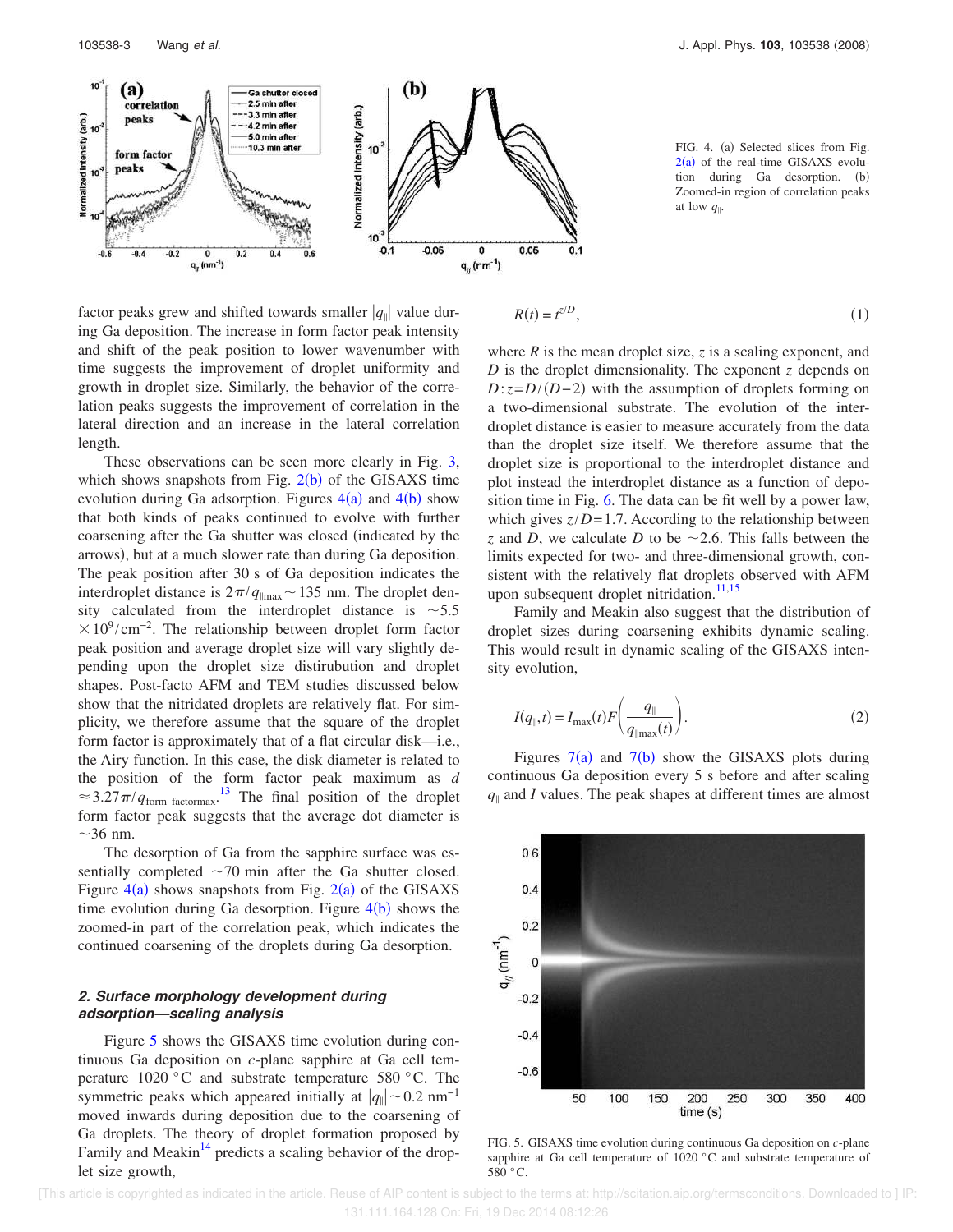

FIG. 6. (Color online) Plot of interdroplet distance as a function of Ga deposition time. Solid line represents the power law fitting.

identical after the scaling, as shown in Fig.  $7(b)$ , consistent with the scaling behavior of the droplet growth proposed by Family and Meakin.<sup>14</sup>

# **3. Effect of substrate temperature and Ga flux on surface morphology development**

Figure 8 shows the GISAXS profiles for different substrate temperatures when the Ga shutter was closed after 30 s of Ga deposition for four different substrate temperatures at a common Ga cell temperature of 1050 °C. The correlation peaks of the highest substrate temperature sample appear at the lowest  $|q_{\parallel}|$  value. The lateral correlation length (interdroplet distance), the droplet density, and the droplet size calculated from those peaks are listed in Table I.

Figure 9 shows the GISAXS profile of four samples when the Ga shutter was closed after 30 s of Ga deposition at the same substrate temperature  $(720 °C)$  but different Ga cell temperatures, and hence, different Ga deposition rates and resulting thicknesses. The correlation peaks of the highest Ga cell temperature sample appear at the highest  $|q_{\parallel}|$ value. The form factor peaks of the highest Ga cell temperature sample appear at the lowest  $|q_{\parallel}|$  value and have the highest intensity. The peaks of the curve at Ga cell temperature 1005 °C cannot be distinguished clearly after 30 s Ga exposure, which might suggest that either the Ga droplets formed are not correlated or that the correlation length of the Ga droplets is beyond the range of GISAXS scans.

The lateral correlation length (interdroplet distance), the droplet density, and the droplet size calculated from those



FIG. 8. GISAXS profile of four samples at different substrate temperatures after 30 s of Ga deposition at Ga effusion cell temperature of 1050 °C.

peaks are listed in Table II. The droplet information from GISAXS data listed in both tables indicates that, for a given deposition time, the droplet size and interdroplet distance depend on both the substrate temperature and the Ga flux. Our interpretation is that, in the Ga droplet regime at high substrate temperature, the high Ga evaporation rate causes the average droplet size to be relatively small, but the low net adsorption rate and high surface mobility give a relatively large distance between dots. Thus the droplet density is low. For a given substrate temperature, higher deposition rates give higher droplet density and larger droplet size.

# **B. Fluorescence studies of Ga adsoprtion/desorption kinetics**

### **1. Kinetics as a function of Ga flux**

Figure 10(a) shows the real-time Ga *K* fluorescence data during Ga adsorption and desorption at various Ga effusion cell temperatures. The substrate temperature was the same for all samples—a constant 700 °C. Figure  $10(b)$  zooms in the initial Ga deposition of 60 s. The Ga effusion cell shutter was opened approximately 10 s after each scan started to obtain a base line for the scattering signals. The x-ray Ga *K* fluorescence intensity, which is proportional to the Ga amount on the surface, increased immediately after the surface was exposed to Ga.

Although the initial absorption curves show nonlinear growth, overall the adsorption process in these time regimes can be fit by a linear function with increasing slope at higher



FIG. 7. GISAXS plots during continuous Ga deposition every 5 s on *c*-plane sapphire at Ga cell temperature of 1020 °C and substrate temperature of 580 °C before (a) and after (b) scaling  $q_{\parallel}$  and *I* values.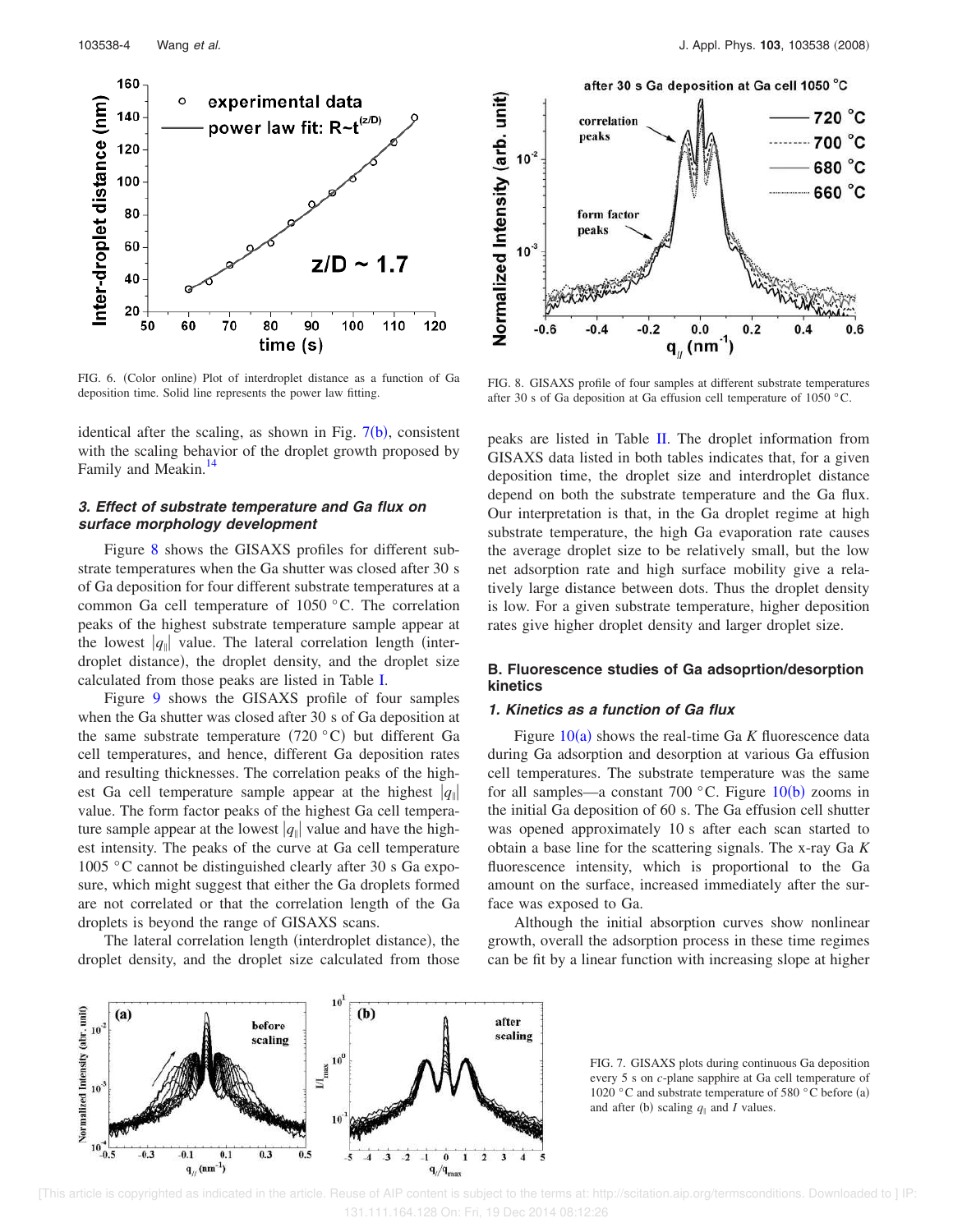103538-5 Wang et al. J. Appl. Phys. **103**, 103538 -2008

TABLE I. Table of droplet distance, density, and size after 30 s deposition for Ga effusion cell temperature of 1050 °C.

| Substrate<br>temperature<br>(°C) | Inter-droplet<br>distance (nm) | Droplet density<br>(1/cm <sup>2</sup> ) | Droplet size<br>(nm) |
|----------------------------------|--------------------------------|-----------------------------------------|----------------------|
| 720                              | 135                            | $5.5 \times 10^{-9}$                    | 36.0                 |
| 700                              | 122.                           | $6.7 \times 10^{-9}$                    | 37.6                 |
| 680                              | 113                            | $7.8 \times 10^{-9}$                    | 38.3                 |
| 660                              | 105                            | $9.1 \times 10^{-9}$                    | 39.2                 |





FIG. 9. GISAXS profile of four samples at different Ga effusion cell temperatures after 30 s of Ga deposition at substrate temperature of 720 °C.

TABLE II. Table of droplet distance, density, and size after 30 s deposition at substrate temperature 720 °C.

| Ga cell temperature<br>(°C) | Inter-droplet<br>distance (nm) | Droplet density<br>(1/cm <sup>2</sup> ) | Droplet size<br>(nm) |
|-----------------------------|--------------------------------|-----------------------------------------|----------------------|
| 1050                        | 135                            | $5.5 \times 10^{-9}$                    | 36.0                 |
| 1035                        | 151                            | $4.4 \times 10^{-9}$                    | 34.6                 |
| 1020                        | 167                            | $3.6 \times 10^{-9}$                    | 32.8                 |
| 1005                        | NA                             | <b>NA</b>                               | NΑ                   |



FIG. 11. (Color online) Plot of adsorption rates from linear fits as a function of Ga cell temperature.

Ga effusion cell temperature (i.e., higher Ga flux). It is perhaps surprising that, following the initial transient, the adsorption rate is approximately constant. In general we would expect that the net adsorption rate  $A(t)$  at any time would be:

$$
A(t) = F\alpha(t) - D(t),\tag{3}
$$

where  $F$  is the incident flux of Ga (proportional to the vapor pressure of Ga in the effusion cell),  $\alpha(t)$  is the timedependent sticking coefficient, and  $D(t)$  is the timedependent desorption rate. Both the sticking coefficient and desorption rate could vary with time due to changes in surface coverage and morphology. In fact, the graphs show that desorption is significantly slower than adsorption in this regime and to a first approximation can be neglected. Beyond the initial nonlinear transient, the near linearity of the adsorption curves then implies that in this regime the sticking coefficient  $\alpha$  is approximately constant in time.

An Arrhenius plot of the net adsorption rate as a function of the effusion cell temperature is shown in Fig. 11. The activation energy of the adsorption with changing effusion cell temperature is determined to be approximately 2.85 eV, which is in good agreement with the reported heat of Ga evaporation from the liquid, 2.5 eV, $^{16}$  as expected.

The desorption curves are complex. As the GISAXS results show, the surface morphology changes with time and we might therefore expect the temporal dependence of the desorption process to be complicated. Nonetheless, the fluorescence data during Ga desorption can be approximately fit

80

FIG. 10. Real-time Ga  $K\alpha$  fluorescence data at substrate temperature 700 °C and various Ga effusion cell temperatures plotted by different symbols (a) during Ga adsorption and desorption and (b) during initial Ga deposition of 60 s. Solid lines show best fits to simple exponential decay and linear growth functions, respectively.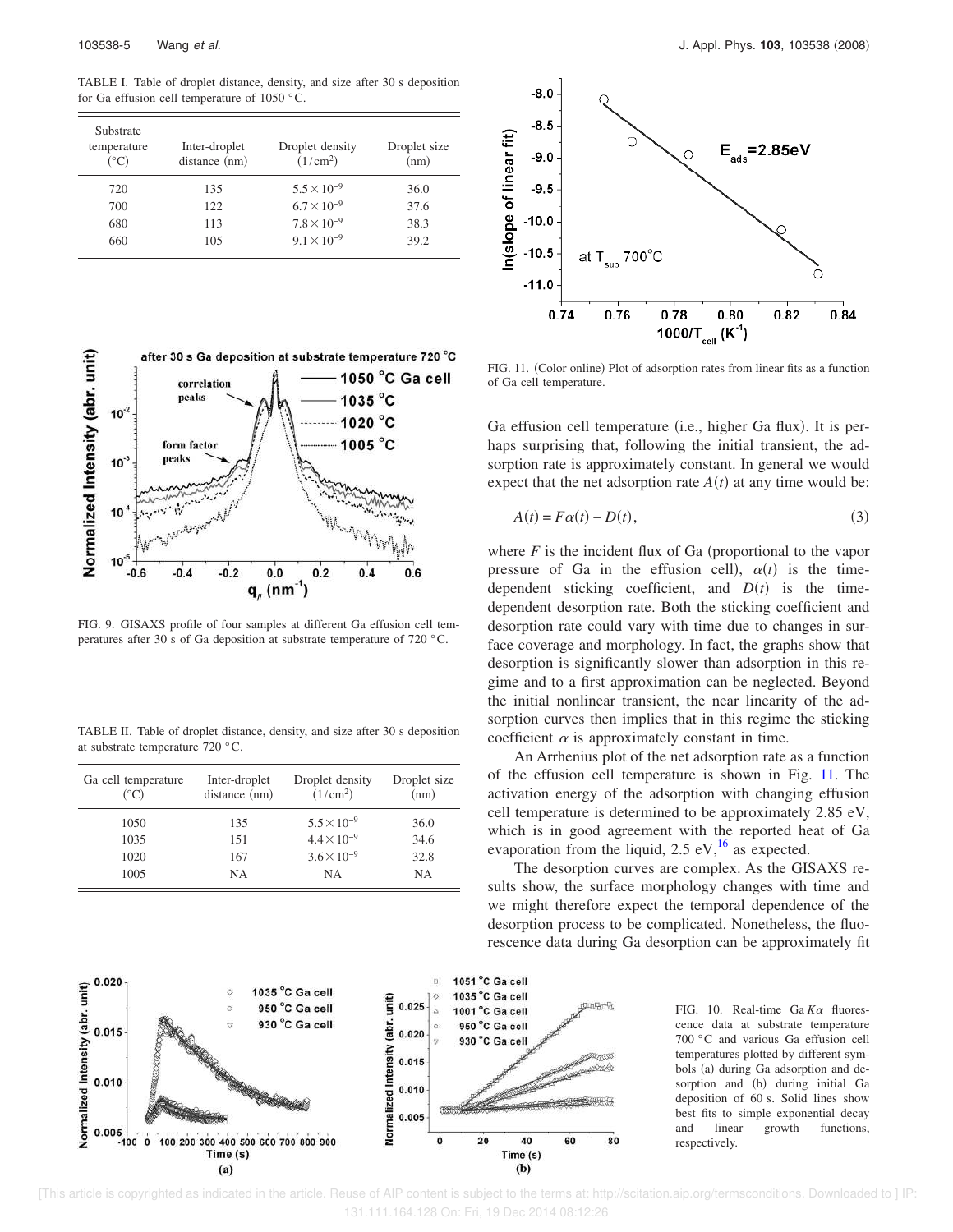

FIG. 12. (Color online) Plot of translated fluorescence data for a given substrate temperature at 700 °C.

by a simple exponential decay function, as shown in Fig.  $10(a)$ . Better fits can be obtained with simple models which assume that the desorption rate is proportional to droplet surface area and that all droplets have the same size. However, a model-independent approach is also possible. Figure 12 shows that the different desorption curves can be translated to lie on top of each other. This suggests that the desorption process is fundamentally the same for all cases despite the differences in initial Ga coverage.

### **2. Kinetics as a function of substrate temperature**

Figure  $13(a)$  shows the real-time Ga K fluorescence data during Ga adsorption and desorption at various substrate temperatures. The Ga flux was the same for all samples with a constant Ga cell temperature of  $1035$  °C. Figure  $13(b)$ zooms in the initial Ga deposition of 60 s. The Ga effusion cell shutter was opened approximately 10 s after each scan started to obtain a base line for the signals. Following a transient, the adsorption process can again be fit by a linear function, and the relative slopes of the lines suggest a higher net adsorption rate at lower substrate temperatures. A plot of the adsorption rate as a function of substrate temperature is shown in Fig. 14. While we expect the net absorption process to have a potentially complex behavior because it involves both sticking coefficient and desorption rate [see Eq.  $(3)$ above], a simple Arrhenius fit of the substrate temperature dependence of the adsorption rate gives an effective activation energy of approximately 2.8 eV. This is quite similar to literature values of 2.88 eV reported for Ga adsorption on  $AlGaN.<sup>17</sup>$ 



FIG. 14. Plot of net adsorption rates from linear fits as a function of sample substrate temperature.

We can estimate the temperature dependence of the sticking coefficient  $\alpha$ . From Eq. (3) we expect that  $\alpha$  $=F^{-1}(A(t)+D(t))$ . In fact, as noted above, in this regime the sticking coefficient is nearly constant in time because  $A(t)$  is approximately constant in this regime and the temporal change in  $D(t)$  is small relative to the size of  $A(t)$ . While the absolute flux *F* is not known, this approach allows the temperature dependence of the sticking coefficient to be calculated (Fig.  $15$ ).

Desorption occurs faster at higher substrate temperature. To quantify the effect we utilize the observation discussed above, i.e., that the desorption curves exhibit a strong similarity when shifted appropriately, suggesting that droplets pass through similar morphologies during desorption. We have found that the desorption curves at different substrate temperatures overlap after having been shifted as before, and then rescaled in time, as shown in Fig.  $16(a)$ . The rescaling factor then gives a relative rate of desorption at each substrate temperature. The relative desorption rates for different substrate temperatures are plotted in Fig.  $16(b)$ . The activation energy calculated is approximately 2.7 eV.

# **IV. DISCUSSION AND CONCLUSIONS**

An important question that is not directly addressed here is the presence or absence of a Ga wetting layer on  $(0001)$ sapphire. Based upon XPS and LEED evidence Sidorenko *et*



FIG. 13. Real-time Ga *K* fluorescence data at various substrate temperatures plotted by different symbols (a) during Ga adsorption and desorption and (b) during initial Ga deposition of 60 s. Solid lines show best fits as described in the text.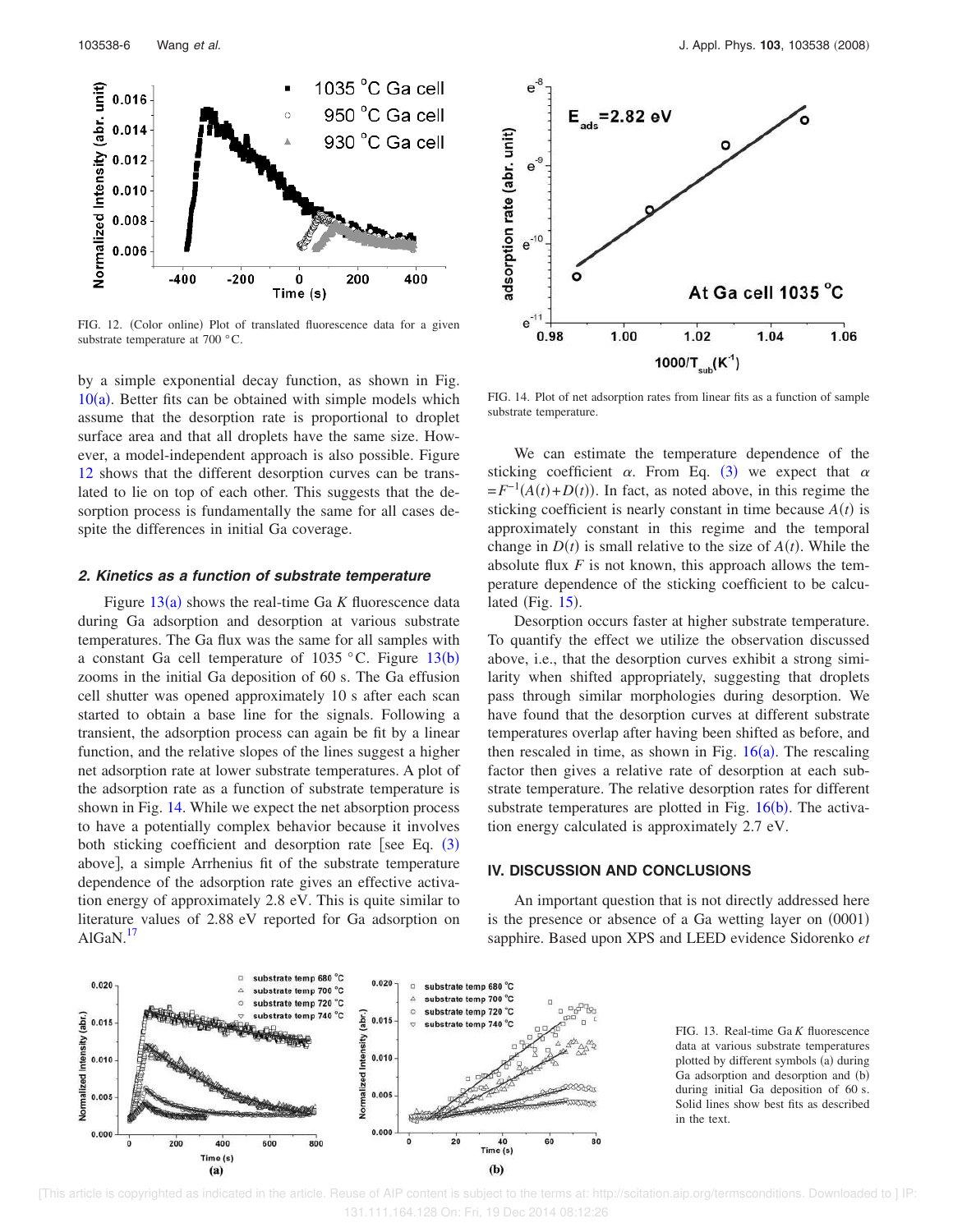

FIG. 15. Plot of relative sticking coefficient  $\alpha$  as a function of sample substrate temperature.

 $al.^{18}$  report that Ga does not form a wetting layer on  $(0001)$ sapphire, unlike the situation on GaN and SiC surfaces. We have found that, following nitridation of the droplets to form GaN nanodots, cross-section TEM shows a continuous 3-ML-thick GaN film wetting the surface for growth at 620 °C, but not at 680 °C.<sup>15</sup> The presence of a GaN film covering the surface following nitridation is consistent with Sidorenko *et al.*'s observation that Ga appears to spread from the droplets into the surrounding areas during the nitridation process. The energetics of the surface morphology are unclear. The surface energy of liquid Ga (about  $0.69 \text{ J/m}^2$ , Ref. 19) is much smaller than that of (0001) sapphire (approximately  $2.0 \text{ J/m}^2$ , Ref. 20) but we know of no measurements of the Ga/sapphire interfacial energy. More study of the presence or absence of a Ga wetting layer on sapphire is warranted.

In interpreting the overall desorption rate measured from the fluorescence data, it must be considered that it includes contributions from the droplets and the regions between them. On longer time scales than those shown in the figures, however, we find that the last stages of the Ga desorption process are very slow. This suggests that Ga atoms near the surface are more strongly bound than those in the bulk of the droplets and that the dominant desorption throughout the regime examined here is from the droplet surfaces. The activation energy measured here for desorption on sapphire is quite similar to that reported by other groups for the droplet regime on GaN and SiC. The value of 2.7 eV is close to the reported value of 2.76 eV for desorption from GaN in the (macroscopic) droplet regime by He *et al.*;<sup>10</sup> slightly larger than the value of 2.6 eV for Ga desorption from  $6H-SiC(001)$  in the droplet regime reported by Zheng *et al.*<sup>5</sup> and less than the values of 3.1–3.2 eV for the droplet regime on GaN reported by Koblmäller *et al.*<sup>6</sup> All of these values are comparable to the Ga heat of vaporization, 2.7 eV/atom, as we might expect for evaporation from droplets. Overall, the similarity would suggest that the activation energy for desorption in the nanodroplet regime is not strongly sensitive to the substrate, though differences clearly exist for lower coverage levels.<sup>11</sup>

Theoretical models of droplet formation on surfaces $14,21-23$  incorporate nucleation, coalesence, and ripening processes. If droplets nucleate homogeneously, it's expected that low deposition rates/high surface mobilities result in relatively fewer but larger droplets because adatoms are more likely to diffuse to existing droplets than to encounter other adatoms and nucleate a new droplet. Conversely, high deposition rates/lower surface mobilities are expected to give relatively more but smaller droplets. This is qualitatively consistent with the data of Tables I and II. However, it is noteworthy that, from the earliest time it is observable, the GISAXS peak due to droplet correlations moves toward smaller wavenumber. Thus, the time regime probed here is primarily dominated by droplet coarsening. The distribution of droplet sizes during the initial droplet formation process may be too broad to produce a well-defined peak in the GISAXS structure factor.

Simulations of Family and Meakin $14$  of homogeneous droplet nucleation with growth and coalescence have shown the coexistence of monodispersed large droplets with polydispersed small droplets that form due to continuous nucleation. However, simultaneous heteregenous nucleation results only in a monodispersed distribution of droplets. In our related study of GaN nanodots formed by plasma nitridation of the droplets,<sup>15</sup> the surface morphology was examined *ex situ*. The AFM and TEM results of the GaN nanodot samples show a bimodal distribution of droplet sizes, which is in agreement with the simulation results from Family and Meakin for homogeneous nucleation, growth, and coalescence.

The most characteristic feature of the droplet ripening



FIG. 16. (Color online) (a) Fluorescence data of different substrate temperatures after rescaling the time axis for each curve. (b) Plot of relative desorption rates given by the rescaling factors obtained from the overlap in  $(a)$ .